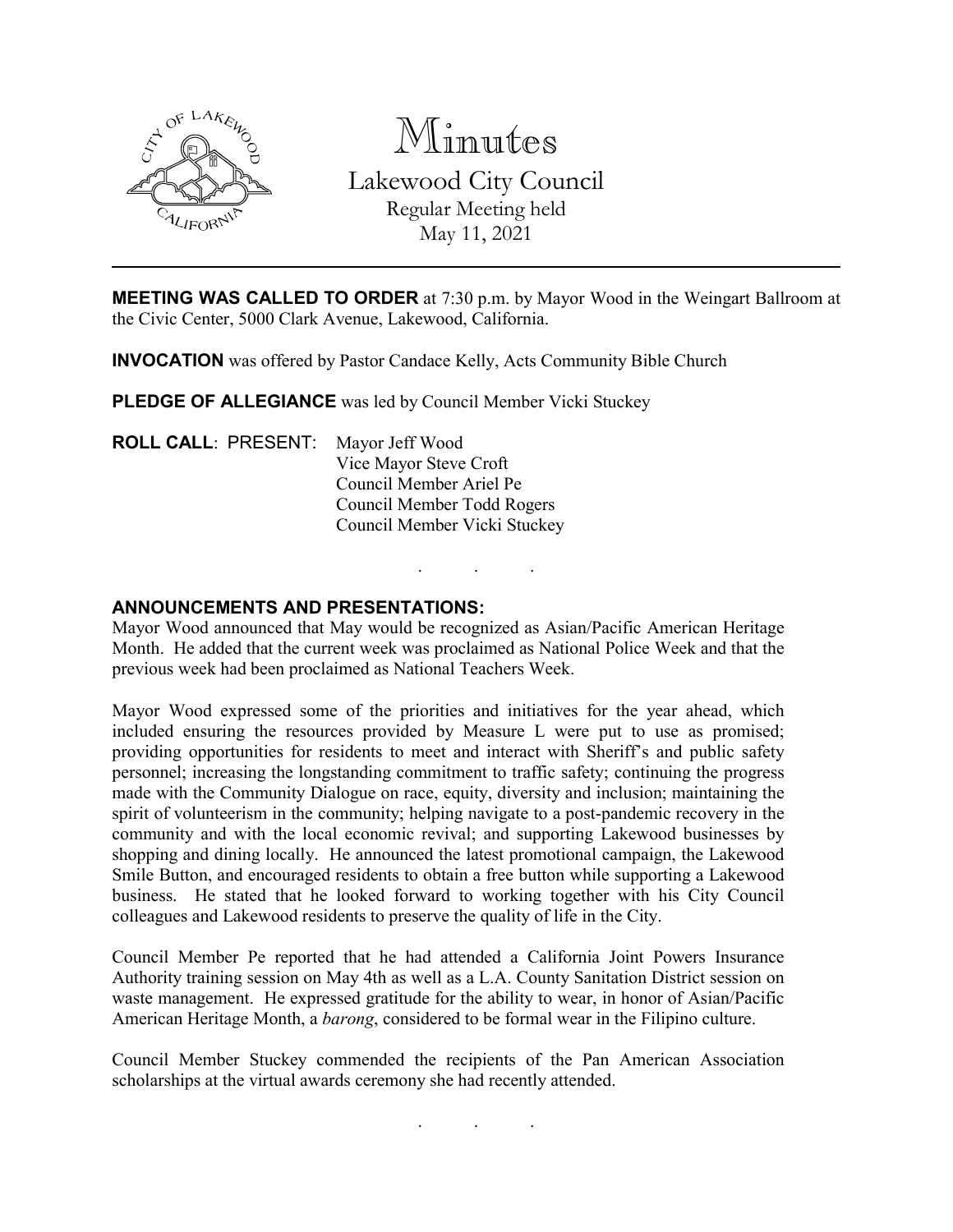City Council Minutes May 11, 2021 Page 2

## **ROUTINE ITEMS:**

COUNCIL MEMBER STUCKEY MOVED AND VICE MAYOR CROFT SECONDED TO APPROVE ROUTINE ITEMS 1 THROUGH 6.

- RI-1 Approval of Minutes of the Meeting held April 27, 2021
- RI-2 Approval of Personnel Transactions
- RI-3 Approval of Registers of Demands
- RI-4 Report of City Council Committees' Activities
- RI-5 RESOLUTION NO. 2021-15; A RESOLUTION OF THE CITY COUNCIL OF THE CITY OF LAKEWOOD EXTENDING A LOCAL EMERGENCY DUE TO THE COVID-19 VIRUS
- RI-6 RESOLUTION NO. 2021-16; A RESOLUTION OF THE CITY COUNCIL OF THE CITY OF LAKEWOOD ADOPTING THE 2021 EDITION OF THE STANDARD SPECIFICATIONS FOR PUBLIC WORKS CONSTRUCTION

UPON ROLL CALL VOTE, THE MOTION WAS APPROVED:

AYES: COUNCIL MEMBERS: Croft, Pe, Rogers, Stuckey and Wood NAYS: COUNCIL MEMBERS: None

# **1.1 • AWARD OF BID FOR PUBLIC WORKS PROJECT NO. 2021-2, LAKEWOOD EQUESTRIAN CENTER ABATEMENT AND DEMOLITION**

. . .

Lisa Rapp, Director of Public Works, made a presentation based on the report in the agenda. She stated that staff recommended that the City Council adopt the specifications and working details for the project; award a contract in the amount of \$105,530.00 to low bidder, Interior Demolition Inc. and authorize the Mayor to sign the contract in a form approved by the City Attorney; authorize staff to approve a cumulative total of change orders, as necessary, not to exceed \$21,000; and authorize air quality monitoring and clearance services from SCS Engineers in an amount not to exceed \$38,000 and authorize the Mayor to sign the proposal.

Responding to a question from Vice Mayor Croft, Ms. Rapp noted that while there was quite a range between the apparent low bidder and the highest bid received, there was less of a disparity in the amounts from the bids which came in second and third place.

Mayor Wood opened the public hearing at 7:49 p.m. and called for anyone in the audience wishing to address the City Council on this matter. There was no response.

VICE MAYOR CROFT MOVED AND COUNCIL MEMBER PE SECONDED TO APPROVE STAFF RECOMMENDATIONS.